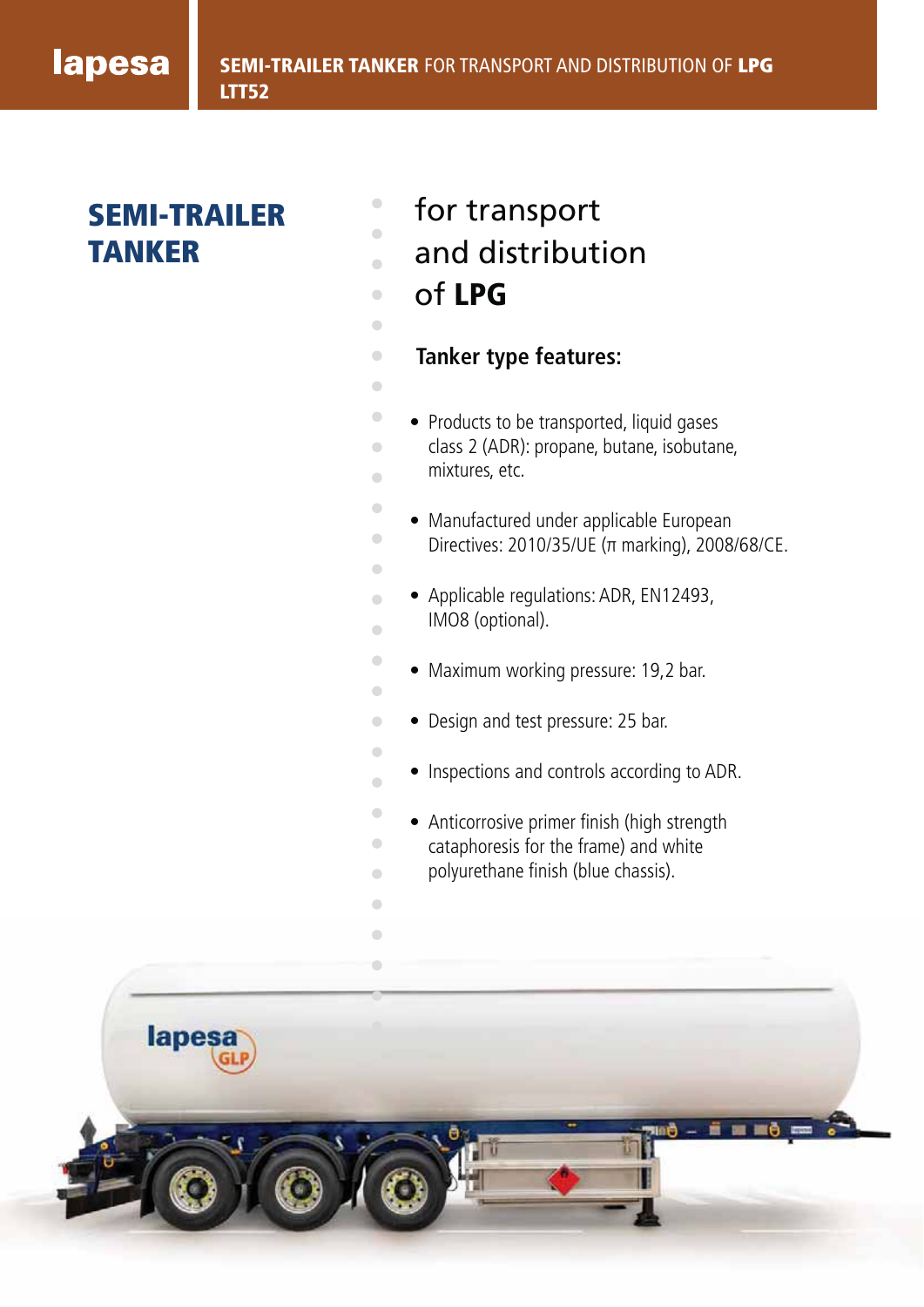#### **OVERALL DIMENSIONS FOR A 44 TON SET**

- Nominal capacity: 52  $m<sup>3</sup>$
- Approximate tare: 14 Ton
- LPG load: 21,8 Ton

#### **INCLUDED ELEMENTS IN A BASIC TANKER**

- Internal baffles inside for transport with partial filling.
- Aluminum sunshade in the upper area of the cylinder.
- DN500 inspection manhole.
- Loading cabinet in the central area, with access from both sides.
- Distribution cabinet in the central area, right side.
- Rolling set with the following characteristics:
	- Complete frame, for better distribution of loads, and long life.
	- SAF axes or similar.
	- Aluminum wheels.
	- ADR electrical installation.
	- Parking brake by 2-axis pneumatic actuators.
	- EBS 2S / 2M. Disc 430 x 45.
	- Shaft elevator.
	- Mud wing set, wheel wrenches, aluminum bumpers, tooldrawer, two fire extinguishers with box ...

#### **LPG EQUIPMENT**

- Pneumatic operated bottom valves, REGO or similar.
- Manual stopvalves, ball type, with stainless steel sphere.
- Blackmer 3" type pump. With hydraulic motor. With Blackmer 1-1 / 2" bypass.
- Liquid Control type volumetric counter with temperature compensator. Electronic head. Printer in separate cabinet.
- Hose 1-1/4'' (28 meters), in winder with pneumatic/hydraulic reel.
- Connections to gas or liquid phase, finished in flange.
- Optionally, the terminal will be placed according to the customer needs.
- All pipe sections are protected by relief valves, either manual or automatic.
- Other tank valves:
	- REGO type rotating level.
	- Internal safety valves, REGO type (IMO case).
	- High point indicator and pressure gauge.
	- Temperature indicator.





We adapt our products to the needs of our clients (truck, capacity, equipment, sunshade, etc.). An example of a tanker is shown in this catalog. Check with us your requirements.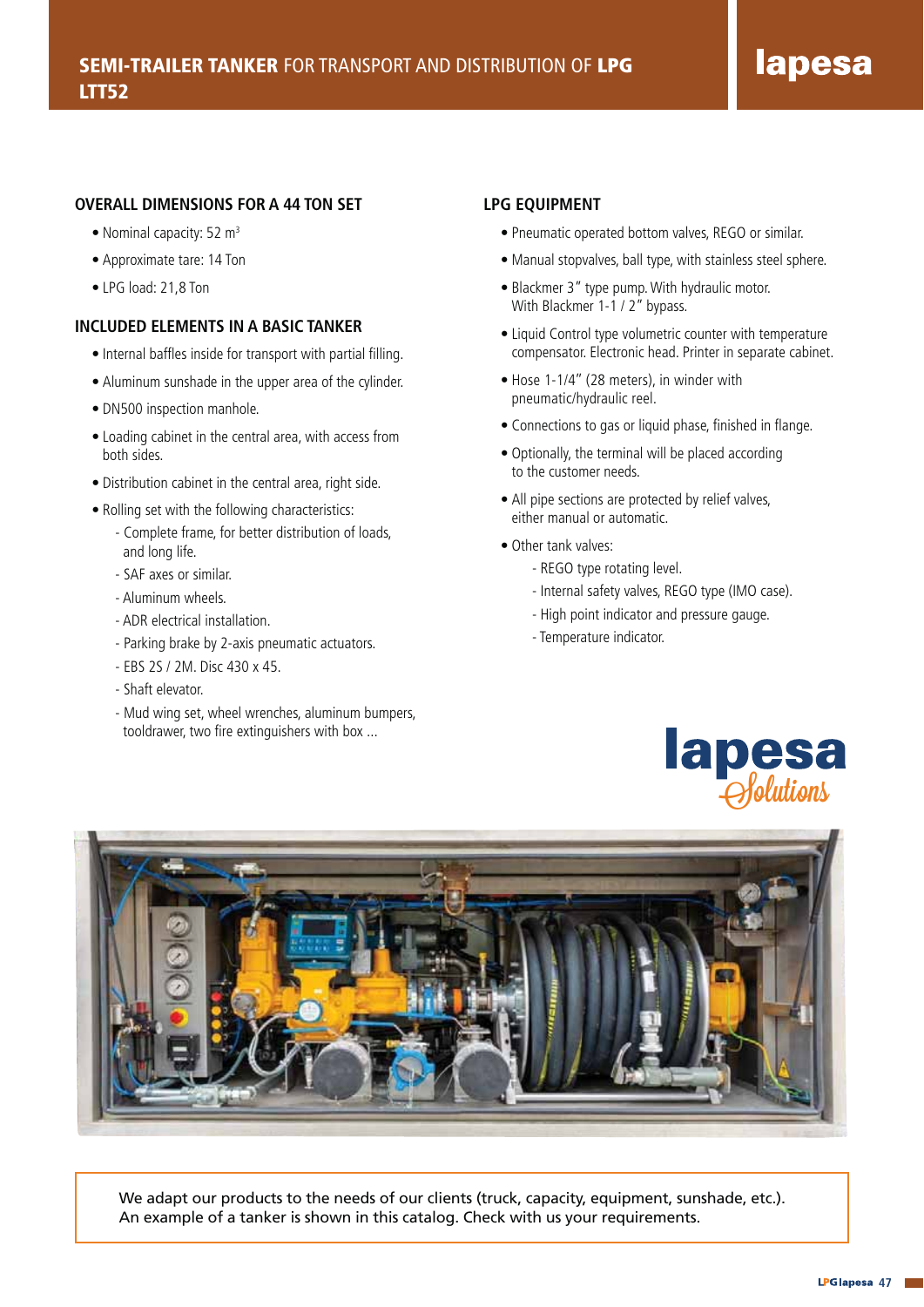### **EMERGENCY/SAFETY SYSTEMS**

- The tanker includes **6 emergency pushbuttons** in various tanker locations. When manually activated, they close the tanker stopvalves and the pump switches to stop mode.
- **Detector for closed cabinet:** When valves cabinet is closed (no intention for LPG transfer), this detector closes the tanker stop valves and the pump switches to stop mode.
- **Parking brake:** Tanker stop valves can only be opened when the parking brake is activated.
- **Anti-start system:** In case the truck tries to be started with the valves cabinet open, this safety system acts on the truck brakes, leaving them constantly activated. To avoid a possible wrong contact during truck driving, that could cause a sudden break on road, this system only acts when speed is below 5 km/h (when starting the truck).

### **HYDRAULIC INSTALLATION:**

• For the correct operation of the hydraulic circuit that moves the LPG pump, the tractor unit must have a power intake, hydraulic pump, oil tank, cooler...

## **FINAL DOCUMENTATION**

- Manufacturing dossier.
- ADR documentation.
- Instructions manual.
- Technical drawing
- Complete documentation of vehicle homologation.



### **SOME EXAMPLES OF OPTIONAL ELEMENTS:**

- Loading connections in the rear area.
- Auto-filling equipment, which allows the pump to be used to fill the tank
- Tank inertization.
- Thermal treatment.
- IMO8 (allows to transport the tanker by ship, for short distances).
- Finished with customer image, logos...
- Different brands for transfer equipment.
- Stainless steel pipes.
- Fire Safe Valves.
- Specific connections to gas phase and liquid phase.
- Extras in rolling unit:
	- Polished wheels.
	- Third autodirectional axis.
	- Integral LED lights.
	- Load distributor ... and many more.